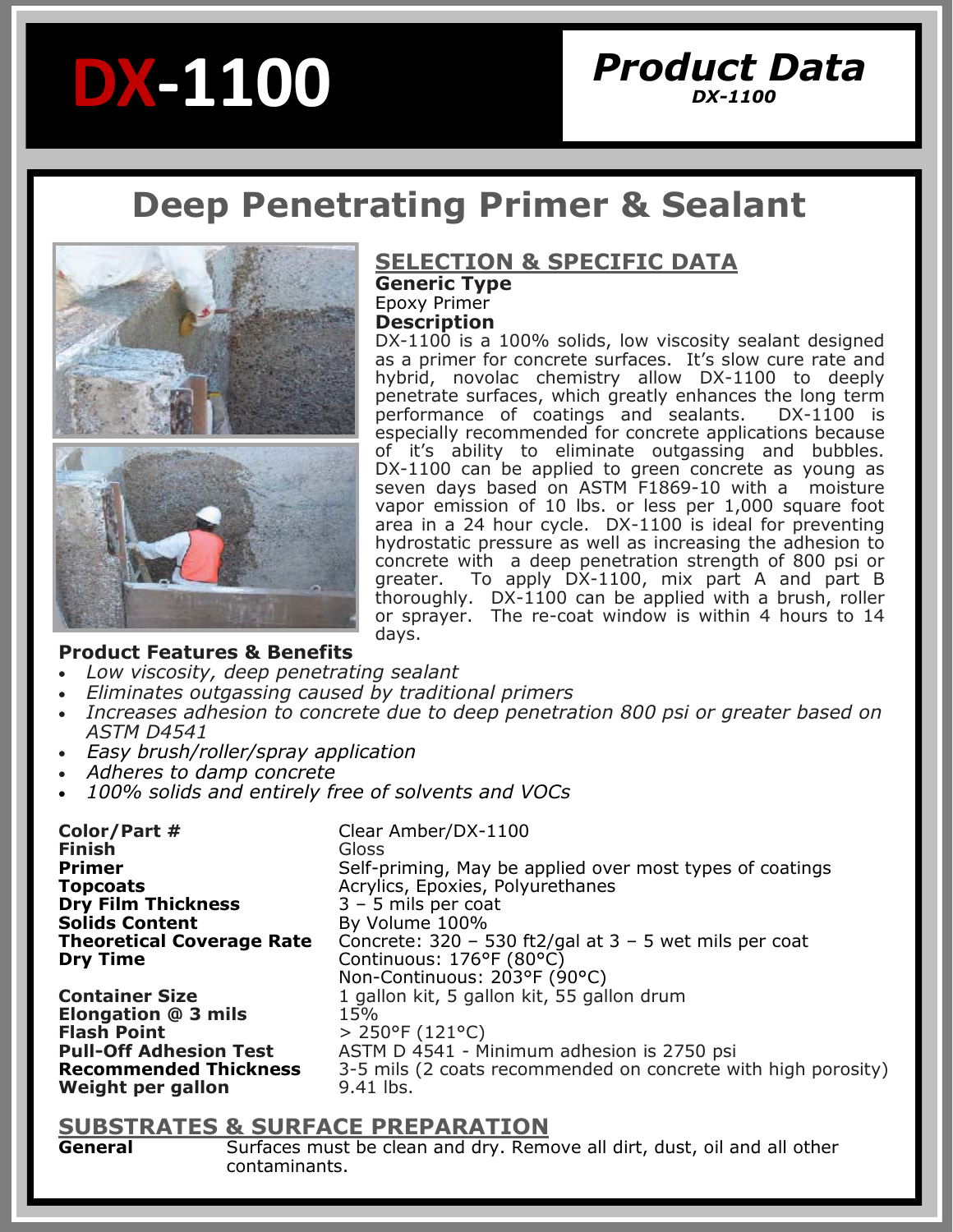#### **PRODUCT DATA SHEET** 2.

# **DX-1100**

**Steel** Remove all oil, grease, or scale from the surface, and then blast with coarse angular silica or mineral aggregate to obtain a 3 mil (75 micron) minimum profile and to achieve the following surface preparation standards or their equivalents:

NACE 1/SSPC SP-5 - White Metal Blast

NACE 2/SSPC SP-10 - Near-White Metal Blast

**Concrete or CMU** Concrete must be cured a minimum of 7 days at 75°F (24°C) and 50% relative humidity or equivalent. Prepare surfaces in accordance with ASTM D4258 Surface Cleaning of Concrete and ASTM D4259 Abrading Concrete. Voids in concrete may require surfacing. Mortar joints should be cured a minimum of 15 days.

#### **MIXING & THINNING**

**Mixing** Power mix separately, then combine and power mix. DO NOT MIX PARTIAL KITS.

**Thinning <b>Spray:** Up to 6.5 oz/gal (5%) w/ Acetone or Xylene **Brush:** Up to 16 oz/gal (12%) w/ Acetone or Xylene

**Roller:** Up to 16 oz/gal (12%) w/ Acetone or Xylene \* *Use of thinners other than those supplied or recommended by Dynesic may adversely affect* 

 *product performance and void product warranty, whether expressed or implied.* 

**Ratio** 1.6A:1B by volume<br>**Pot Life** 4 hours at 25°C (77 **Pot Life** 4 hours at 25°C (77°F)

1 hour 30 minutes at 33°C (92°F)

*\* Do not keep the blended coating in the original container unless immediate use is planned. Otherwise, exothermic heat created during the curing process will considerably shorten the pot life. Pour the coating into a rolling tray or large aluminum-basting pan. Try to keep the depth of the coating in the tray below 3/8".* 

## **APPLICATION EQUIPMENT GUIDELINES**

Listed below are general equipment guidelines for the application of this product. Job site conditions may require modifications to these guidelines to achieve the desired results.

#### **Spray Application (General)**

This is a 100% solids coating and may require adjustments in spray techniques. Wet film thickness is easily and quickly achieved. The following spray equipment has been found suitable and is available from manufacturers such as Binks, DeVilbiss and Graco.

#### **Airless Spray Single Leg or Hot Pot**

**PowervPump Size:** 30:1 or greater **Hose Length/Diameter:** 200 ft x 3/8 in ID **Whip Length/Diameter:** 10 ft x 1/4 in ID **Work Life:** 4 gal at 32°C (90°F) **No Thinner:** 60 minutes

**3 – 5% Thinner:** 80 minutes

\* *Part A resin and Part B hardener should be heated individually to 75°F – 85°F (24°C – 29°C) before mixing so product will atomize properly in delivering paint to the substrate. Mixed Product should be sprayed within 20 minutes after mixing.* 

#### **Brush & Roller (General)**

This material may be applied with brush or roller. Be aware of working life when using brush or roller application.

**Brush** Use a medium bristle brush.<br>**Roller** Use a short-nap synthetic ro

Use a short-nap synthetic roller cover with phenolic core.

## **CLEANUP & SAFETY**

**Cleanup Lace MEK or Acetone. In case of spillage, absorb and dispose of in accordance** with local applicable regulations.